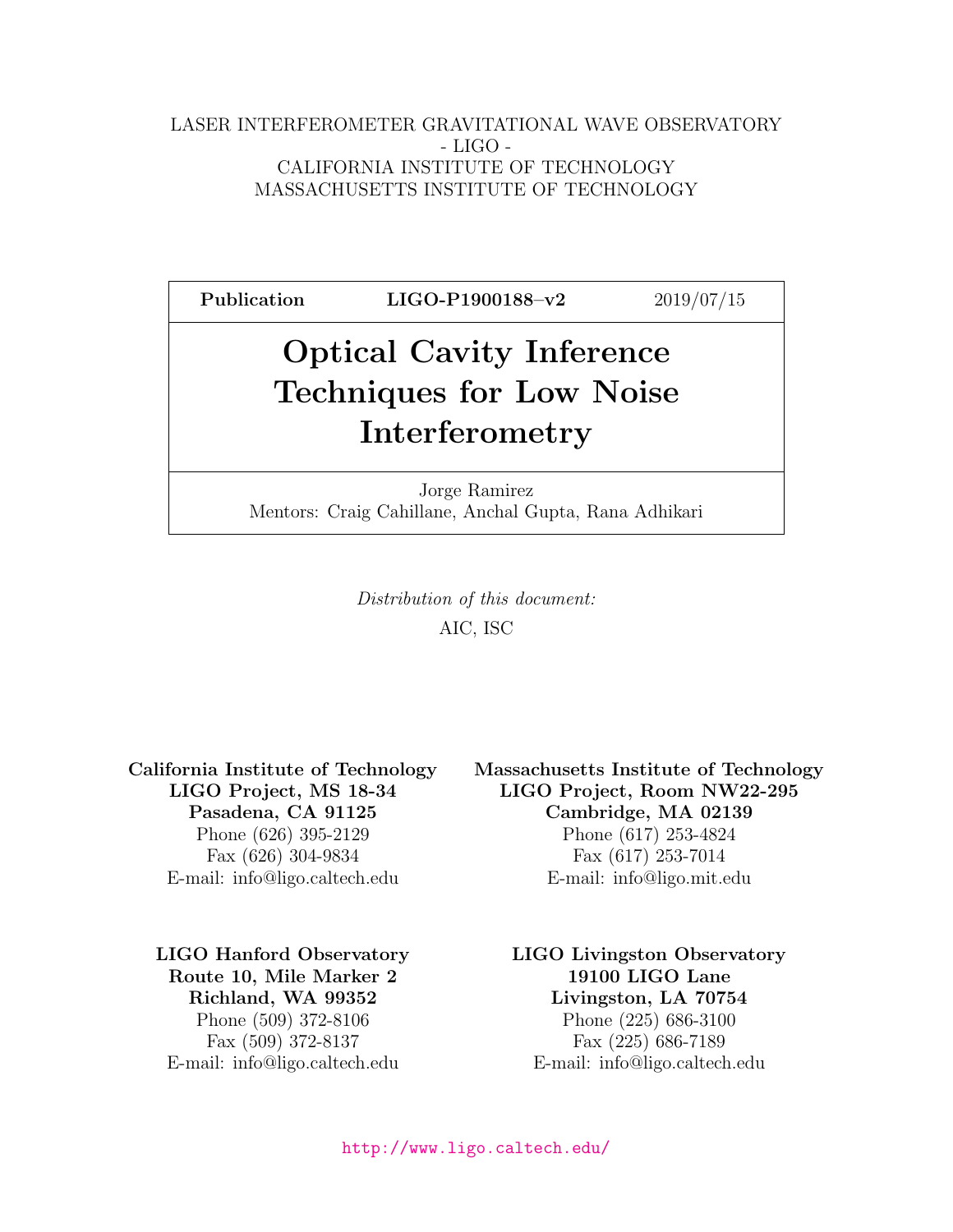#### LIGO-P1900188–v2

#### Abstract

Gravitational waves are being detected more and more frequently by the Advanced LIGO interferometers due to the improvements made to their precision. To improve the rate at which we detect gravitational waves, one method would be to reduce the noise that is intrinsic to these signals, so that more signals can be extracted with confidence. To achieve this, a deeper understanding of the noise couplings that mask these signals is necessary. This project seeks to develop statistically rigorous methods of inferring interferometric parameters which govern these noise couplings using interferometer modeling software and Bayesian inference techniques.

### 1 Introduction

Gravitational waves exist as a consequence of general relativity imposing a universal speed limit on the diffusion of information in the universe. Much like how the information about the electric and magnetic fields induced by a moving charge is dispersed via electromagnetic waves, the information about the gravitational field of an accelerating mass is dispersed in the form of gravitational waves [\[1\]](#page-4-0). The analogy between electromagnetic waves and gravitational waves carry over in several ways. Electromagnetic waves carry energy away from their source and thus do work on systems they interact with via the electromagnetic force. Similarly, gravitational waves cause regions of space to shrink and expand in specific directions, and any masses in this region of space will shrink and expand accordingly. This shrinking and expanding of masses is capable of doing work as demonstrated by the "sticky bead argument" [\[2\]](#page-4-1), which describes a stationary rod with beads that has an incident gravitational wave induce an oscillatory strain that in turn also induces friction between the beads. Thus, it can be said that gravitational waves also carry energy and do work on systems of masses via the gravitational force. The analogy between electromagnetic waves and gravitational waves breaks down when considering the relative strength of the forces and the charge properties of the force carriers, but it serves as a foundation for understanding gravitational waves.

The physical effect that gravitational waves have on masses is quantified by the strain that occurs in any mass located in that system. The strain is expressed, by convention, as the relative change in length as a fraction of the original length. For example, a 1.0 meter by 2.0 meter rectangle with an incident gravitational wave of strain  $= 0.1$  will oscillate between having one side of 0.9 meters and 1.1 meters and the other side 1.8 meters and 2.2 meters. This oscillation will have sinusoidal components that correspond to the frequency of the incident gravitational wave.

In addition to the strain, gravitational waves also have a period and frequency associated with their wave-like nature. These properties are inherent to the system from which they are radiated from; a binary system of supermassive black holes radiate gravitational waves with a frequency of  $10^{-8}$  to  $10^{-2}$  Hz, objects captured by those same black holes can radiate gravitational waves of  $10^{-5}$  to  $10^{-1}$  Hz, binary systems of regular black holes can radiate gravitational waves from 10<sup>-3</sup> to 10<sup>3</sup> Hz, and rotating non-spherical neutron stars and nonsymmetric supernovae [\[3\]](#page-4-2).

The usefulness of being able to detect gravitational waves is apparent when reviewing the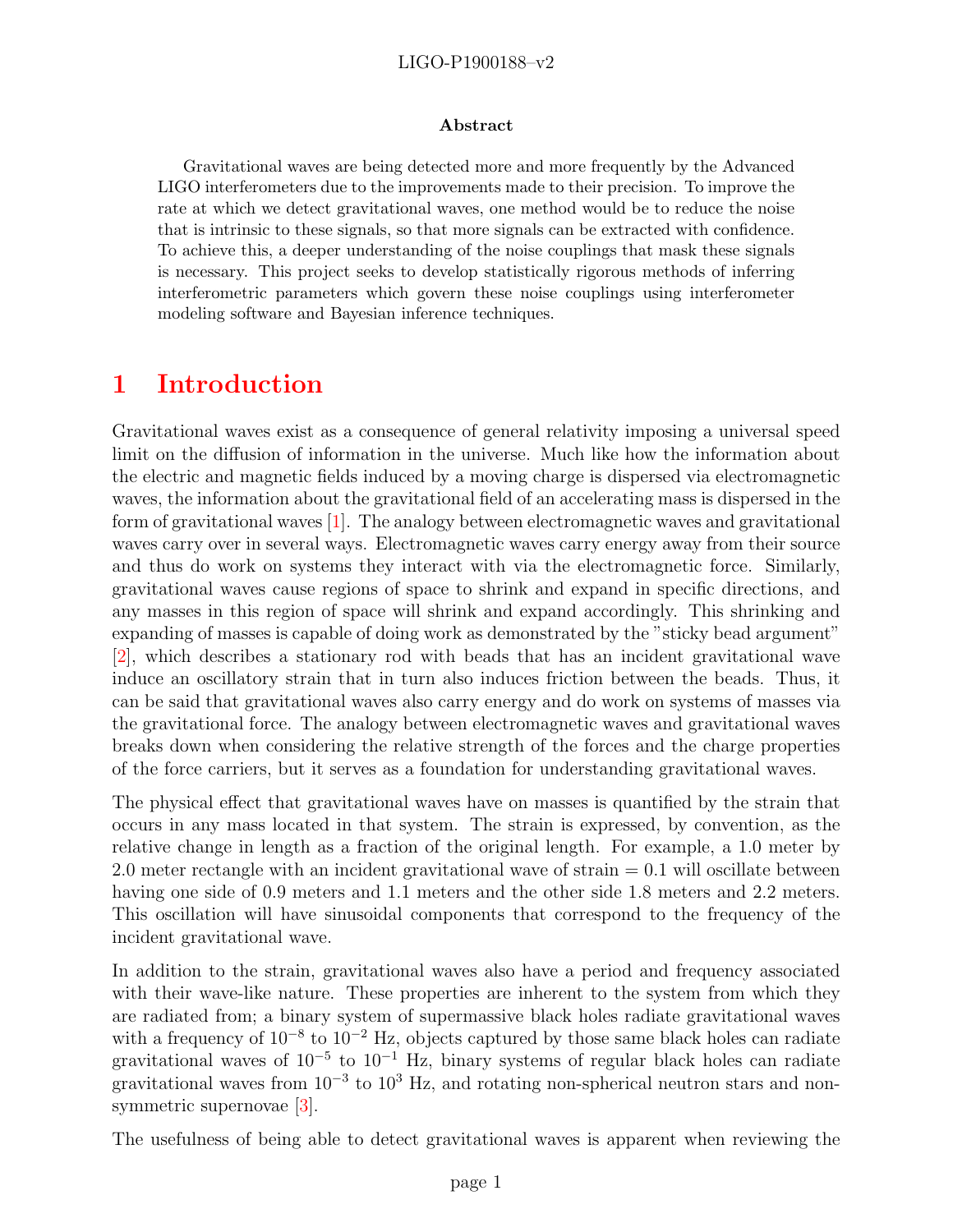### LIGO-P1900188–v2

sources of gravitational waves and their ability to propagate. Current observational astronomy is traditionally done through the measurement of electromagnetic waves of varying wavelengths. Gravitational waves are an entirely different class of waves that can be observed to learn more about the universe. The two main drawback of observing electromagnetic waves is that their energies fall off as an inverse square law. Gravitational waves are unique in that although their energy falls off as an inverse square law, the strain they induce in detectors falls off only as an inverse law. This property has profound implications for the field of observational astronomy- an upgrade that increases the sensitivity of an electromagnetic detector by 100 times will increase its range by 10, whereas the same upgrade made to a gravitational wave detector will have its range increase 100 times. [\[4,](#page-4-3) [5\]](#page-5-0)

Gravitational wave detectors have been prototyped since the 1970's by famous scientists such as Joseph Weber and Rainer Weiss [\[6\]](#page-5-1). The most successful detectors today belong to the LIGO Scientific Collaboration and employ laser interferometers to detect gravitational waves that pass through the earth by clever measurements of the strain induced on two perpendicular long laser beams. With these detectors, and upgrades being made to their sensitivity and noise reduction, gravitational waves are being detected more consistently than ever before.

The current goal for all of these gravitational wave detectors is to improve the quality of signals that we detect. This can be accomplished, broadly speaking, in two major ways: we can either improve the quality and precision of our mirrors and detector optics inside the interferometer, or we can develop better control systems and noise reduction systems that can actively deal with the background noise.

The background noise associated with gravitational waves detected by these laser interferometer detectors is a thorough blend of many different unrelated noise sources. Some of these noise sources are: seismic noise, environmental noise like cars or earthquakes, thermal noise, microscopic fluctuations of the individual atoms of the detector, shot noise, the quantum effect of the discrete nature of photons at the detector's photodetectors limiting their accuracy, and laser noise, which is noise originating from the variations in the laser's intensity and frequency.

# 2 Objectives

This project seeks to understand the noise coupling mechanisms that allow various noise sources to "leak" into the gravitational wave signals that are being detected, in order to develop statistically rigorous methods of determining which interferometric parameters influence these coupling mechanisms, and how they do so. The benefit of doing this is clear. If we can understand how the noises couple to our detected gravitational wave signals, then work can be done to improve our control systems to counteract these coupling mechanisms.

In preparation for this project, a simulation environment was developed in Python to analytically determine the reflectivity of a Fabry-Perot cavity based on the reflectivity and transmissivity of the cavity mirrors. The simulation was run by holding the reflectivity of one mirror in the cavity constant, and then modifying the other, and recording how the reflectivity of the cavity changes as a function of the frequency of laser used [\[7\]](#page-5-2).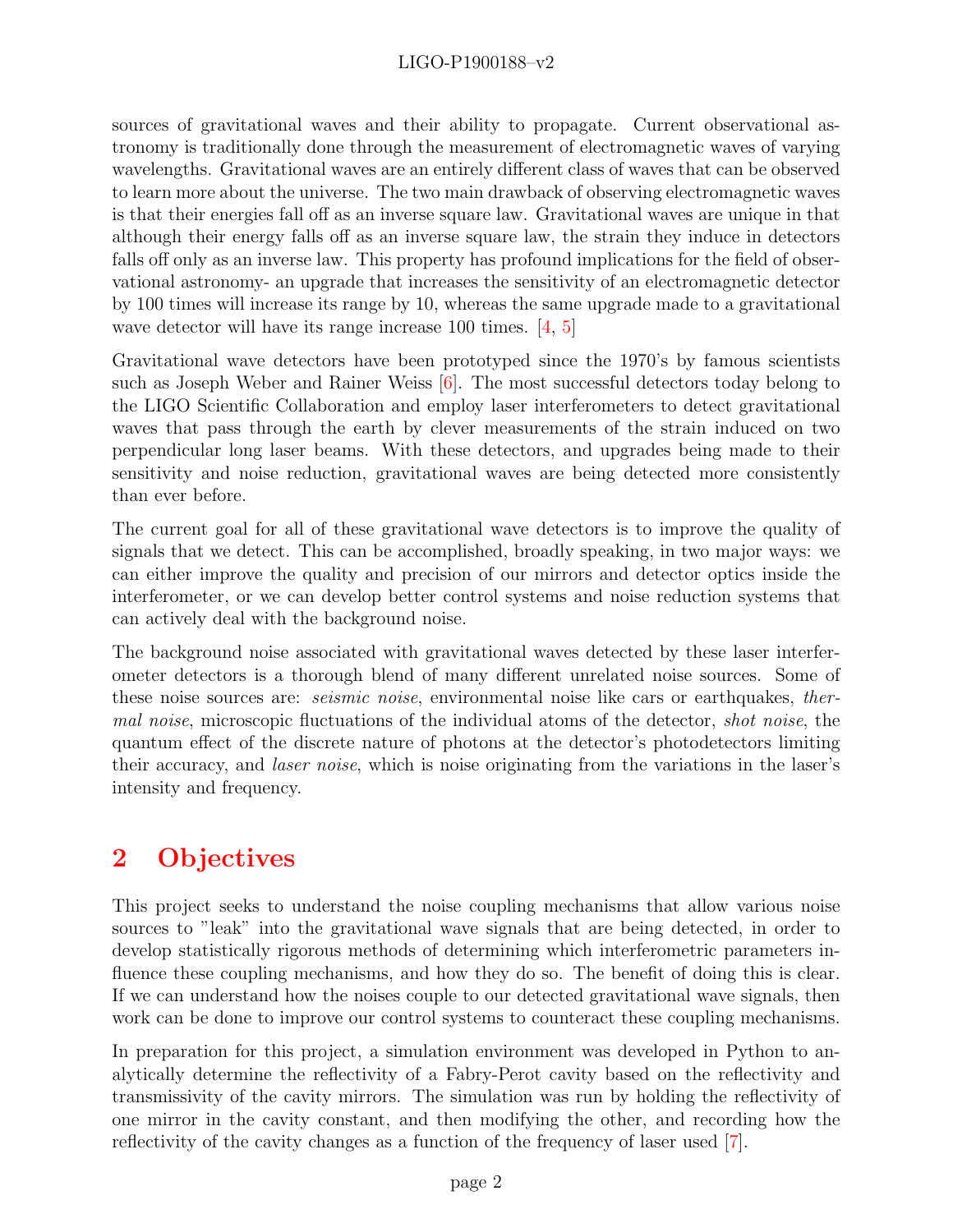$$
r_{cav}(\omega) = -r_i + \frac{t_i^2 r_e e^{-i\frac{2L\omega}{c}}}{1 - r_i r_e e^{-i\frac{2L\omega}{c}}}
$$

In this equation,  $r_{cav}$  is a complex number that has the cavity amplitude and phase encoded.  $|r_{cav}|$  is equal to the reflected cavity amplitude, and the angle  $\theta$  of  $r_{cav}$  is the phase of the reflected electric field.  $r_i$  and  $t_i$  are the reflection and transmission coefficients of the input mirror,  $r_e$  and  $t_e$  are the reflection and transmission coefficients of the end mirror, L is the length of the cavity  $(3.7 \text{ cm})$ , and c is the speed of light.

$$
r_{cav}(\omega) = \frac{-r_i + r_e e^{-i\frac{L\omega}{c}}}{1 - r_i r_e e^{-i\frac{L\omega}{c}}}
$$

In this simulation, cavity losses were neglected so  $t_e^2 + r_e^2 = 1$  and  $t_i^2 + r_i^2 = 1$  was assumed to produce the simplified equation above. The results of the simulation are shown below.



Figure 1: The first plot holds the input mirror transmissivity at 0.1% and modifies the end mirror's transmissivity and shows the results for values of 10%, 1%, 0.1%, and 0.01%. The second plot does the reverse, and holds the end mirror transmissivity at 0.1% and modifies the input mirror for the same values. The plots are identical due to cavity losses being ignored.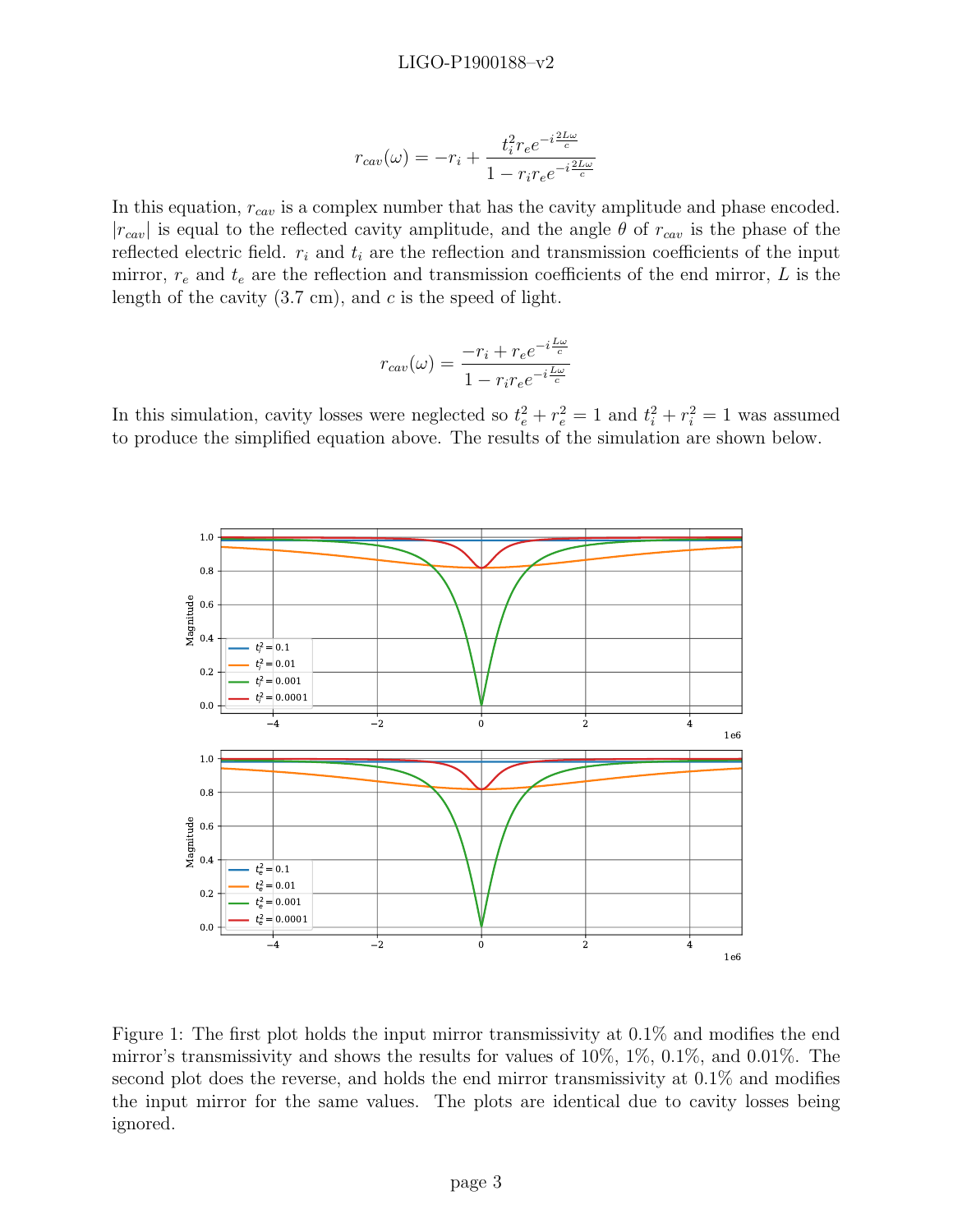

Figure 2: This is a plot showing the phase of the Fabry-Perot cavity as a function of the frequency, where  $t_e = 0.001$ . When  $t_i = t_e$  for the green curve, there is a 180 degree phase change, indicating that the cavity is critically coupled. The other curves are undercoupled, i.e.  $t_i > t_e$ .

## 3 Approach

This project will begin by utilizing a sophisticated interferometer simulation software known as Finesse analyze more accurately the reflectivity behavior of a Fabry-Perot cavity.

Then, real data will be gathered at an interferometer located at the Coatings Thermal Noise Lab at Caltech. This data will be then analyzed using Bayesian inference techniques to correct and adjust the Finesse simulation for a more realistic simulation of a cavity.

After that, a thorough statistical analysis of the various noise couplings will be conducted on several different cavity configurations. This will lead to a better understanding of the mechanisms in which noise sources couple to gravitational wave signals.

## References

- <span id="page-4-0"></span>[1] B F Schutz, [Gravitational-wave sources](https://doi.org/10.1088%2F0264-9381%2F13%2F11a%2F031). Classical and Quantum Gravity Vol 13, 11A (1996).
- <span id="page-4-1"></span>[2] DeWitt, Cecile M. et al. ["An Expanded Version of the Remarks by R.P. Feynman on](http://www.edition-open-sources.org/sources/5/34/index.html) [the Reality of Gravitational Waves".](http://www.edition-open-sources.org/sources/5/34/index.html) Wright-Patterson Air Force Base (edition-openaccess.de). 1957
- <span id="page-4-2"></span>[3] [http://www.tapir.caltech.edu/~teviet/Waves/gwave\\_spectrum.html](http://www.tapir.caltech.edu/~teviet/Waves/gwave_spectrum.html)
- <span id="page-4-3"></span>[4] Siegel, Ethan. ["Ask Ethan: Why Don't Gravitational Waves Get Weaker Like The Grav](http://www.forbes.com/sites/startswithabang/2019/03/02/ask-ethan-why-dont-gravitational-waves-get-weaker-like-the-gravitational-force-does/#d77c0172f580.)[itational Force Does?"](http://www.forbes.com/sites/startswithabang/2019/03/02/ask-ethan-why-dont-gravitational-waves-get-weaker-like-the-gravitational-force-does/#d77c0172f580.) Forbes, Forbes Magazine, 2 Mar. 2019,